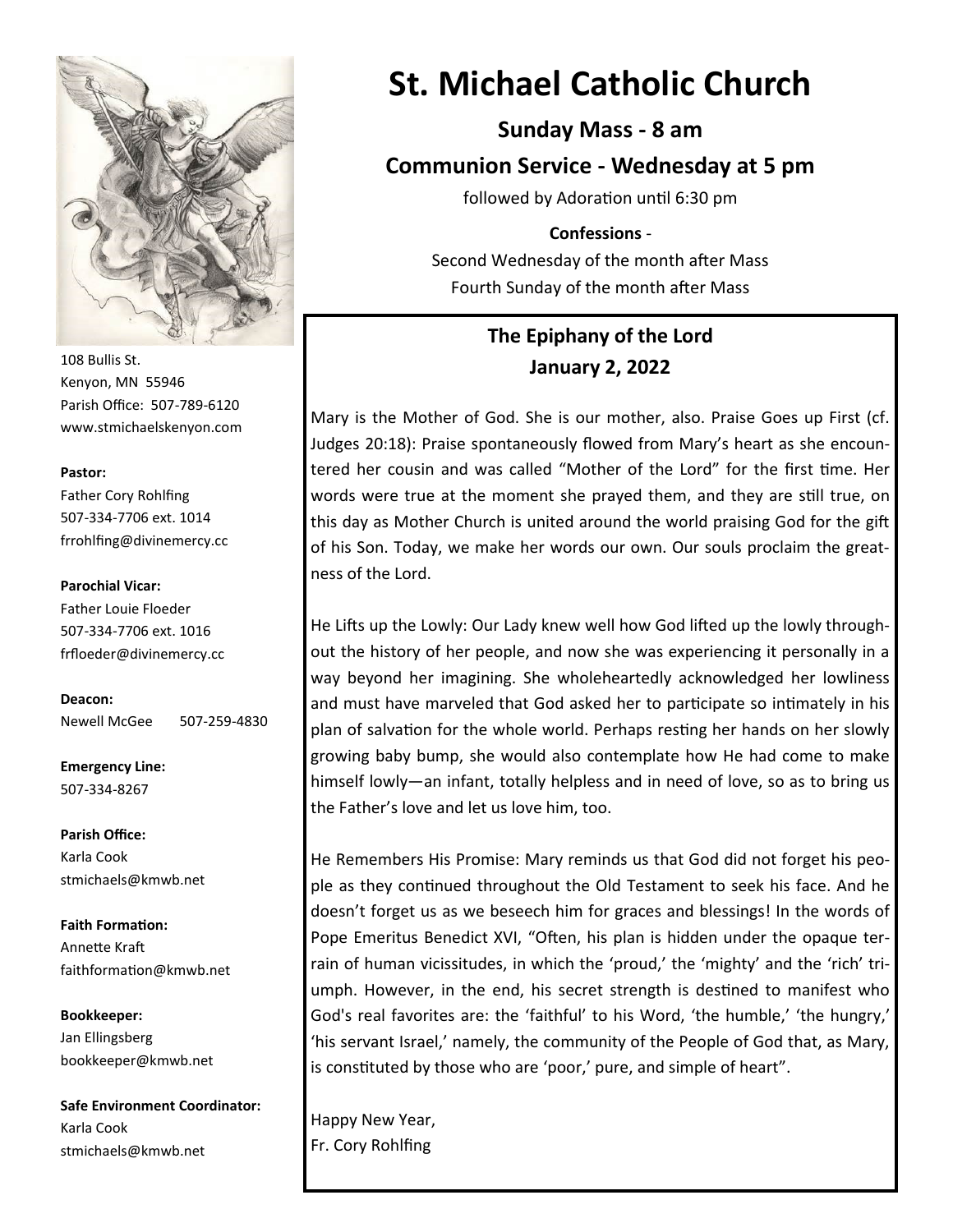Welcome to all those visiting us today. We invite everyone to continue to celebrate Mass with us at St. Michael's. Please let the parish office know if we can be of assistance to you.

#### **CONTRIBUTIONS December 26, 2021**

| <b>Adult Envelopes:</b>           |    | \$3020.00 |
|-----------------------------------|----|-----------|
| Loose Plate:                      | ς. | 407.25    |
| November Online Giving: \$1160.00 |    |           |
| Christmas:                        |    | \$859.00  |

**Saints of the week** January 2 - St. Basil the Great and St. Gregory Nazianzen January 4 - St. Elizabeth Ann Seton January 5 - St. John Neumann January 6 - St. André Bessette January 7 - St. Raymond of Penyafort

#### **Divine Mercy Mass schedule:**

Sunday - 8 am, 10 am, 12 pm (Spanish), 5 PM Monday - 5:30 pm Tuesday - 8:30 am Wednesday - 8:30 am IC 10:30 am IC Thursday - 8:30 am Friday - 8:30 am Saturday - 8:30 am, 4 pm

# **IMPORTANT UPCOMING DATES**

January 12 - Confessions 5:30 pm

January 17 - Parish Council 7:00 pm

January 23 - Confessions 9:00 am

February 9 - Confessions 5:30 pm

February 27 - Confessions 9:00 am Mardi Gras Bingo 2:00 pm

March 2 - Ash Wednesday Mass 7:00 pm

We pray for all our parishioners, families and friends who are in need of physical or spiritual healing, especially, Anne Haynes, Bryce Young, Don Graunke, Marian Spindler, Donna Hollund, Mike "Mac" McDonald, and Dorothy Pohlman.

We pray for those in the Armed forces, especially Sergio Jr & Angela Rodriguez, Zury Hoaglund, and Zane Hoaglund.

### **Parking Lot Campaign**

We ask that you continue to prayerfully discern if you can contribute to this campaign.

Current amount in fund: \$40,000.



Adoration will be on Wednesday evening following the Communion Service. Please come and spend some time before the Blessed Sacrament.

| January 9 |                                 |
|-----------|---------------------------------|
| Reader:   | Mike Chase                      |
| Ushers:   | Tim LaCanne & Jason Hoaglund    |
| Servers:  | Izzy Chmelik & Greyson Overholt |

**LITURGICAL SCHEDULE**

## **January 16**

| Reader:  | Penelope Parrish                 |
|----------|----------------------------------|
| Ushers:  | Tom Coffman & Keith Schrader     |
| Servers: | Serenity Overholt & Ryan LaCanne |

January money counters:

Lisa Karl & David Mund